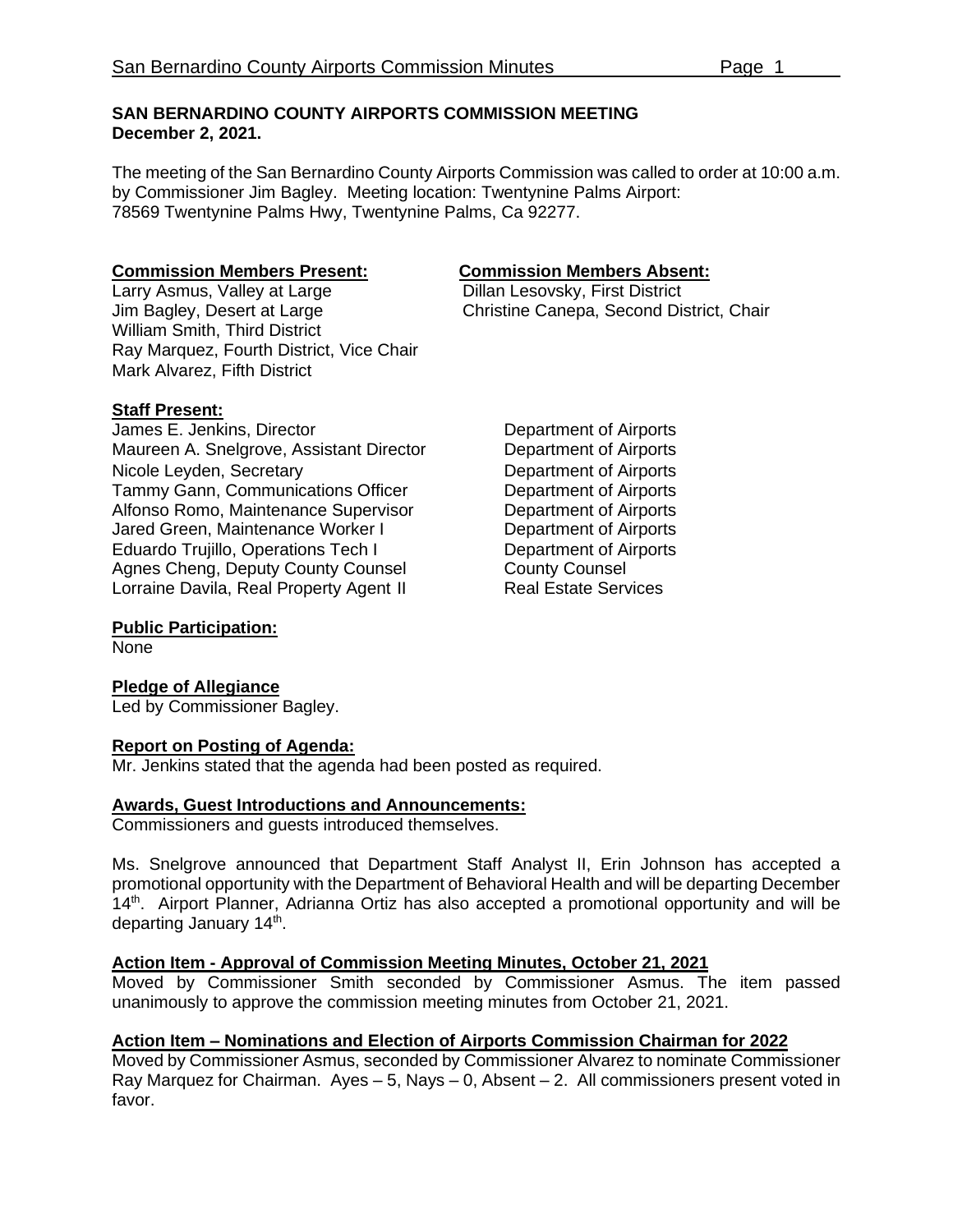**Action Item – Nominations and Election of Airports Commission Vice Chairman for 2022**

Moved by Commissioner Smith, seconded by Commissioner Asmus to nominate Commissioner Mark Alvarez for Chairman. Ayes – 5, Nays – 0, Absent – 2. All commissioners present voted in favor.

#### **Action Item – Review and Approval of 2022 Airports Commission Meeting Calendar**

Moved by Commissioner Asmus, seconded by Commissioner Alvarez to approve the commission meeting schedule for 2022 with noted changes. Ayes – 5, Nays – 0, Absent – 2. All commissioners present voted in favor.

#### **Commissioner Reports/Comments**

Commissioner Asmus expressed his appreciation for the Commission Meetings being scheduled at the various airport locations for the year 2022.

Commissioners Alvarez and Smith stated that they prefer to meet in person if possible, rather than meeting electronically.

Commissioner Bagley welcomed everyone to Twentynine Palms Airport. He stated that the airport is underutilized but is a very valuable asset. He believes everything should be done to enhance its sustainability. He believes that it is good for the commissioners to physically be present and to take tours of the airports to see the issues on the ground.

He also shared that meeting in person is important because public engagement is essential to the mission of the Airport Commission.

Mr. Jenkins added that the Department will continue to offer hybridized meetings in the locations where the infrastructure allows us to do so. This will allow the public and commissioners the ability to participate via electronically when they are unable to attend in person.

#### **Public Comments**

None

**Information Item:** Chino Airport Traffic Circulation / Right of Way Dedications.

Mr. Jenkins gave a brief update. The City of Ontario and Chino are undertaking developments around Chino Airport and there are right of way dedications which they both require. Chino engaged outside consultants to map the perimeter of Chino Airport to ensure and identify the City's needs for municipal improvements, such as sidewalks, roadway widenings, street lighting, and curbs and gutters. The Department is awaiting the report from the City of Chino with this information, but due to setbacks with funding and staffing the City has been delayed in providing it. The City is providing the Department weekly updates regarding contractual obligations that the City has undertaken for the improvements that are taking place on Kimball Avenue. These include a stormwater conveyance structure that the City is now responsible to install on behalf of the County. This was an agreement which was approved by the Board of Supervisors in which the County will pay the City to do. This is based on the fact that they are already undertaking a large level of improvements on Kimball Avenue. This will be completed in about two months.

Related to the right of way corridor for Merrill Avenue, the City of Ontario is installing several signalized intersections. They require the property dedications on the south side of Merrill Avenue so that these four-way intersections can be built. The City of Chino will be the beneficiary of the dedications on behalf of the City of Ontario. There are four developments along Merrill Avenue between Hwy 83 and Carpenter that are currently being built. This will be a truck thoroughfare for all the truck traffic and developments, as most of the area is commercial industrial warehousing along Merrill Avenue.

#### **Information Item:** Department of Airports Video

Ms. Gann gave a brief update. The segment for Baker Airport is complete and some of the video footage for Twentynine Palms has been done. Ms. Gann stated that she is trying to complete a segment for one airport per month. She would like to have Barstow-Daggett's video footage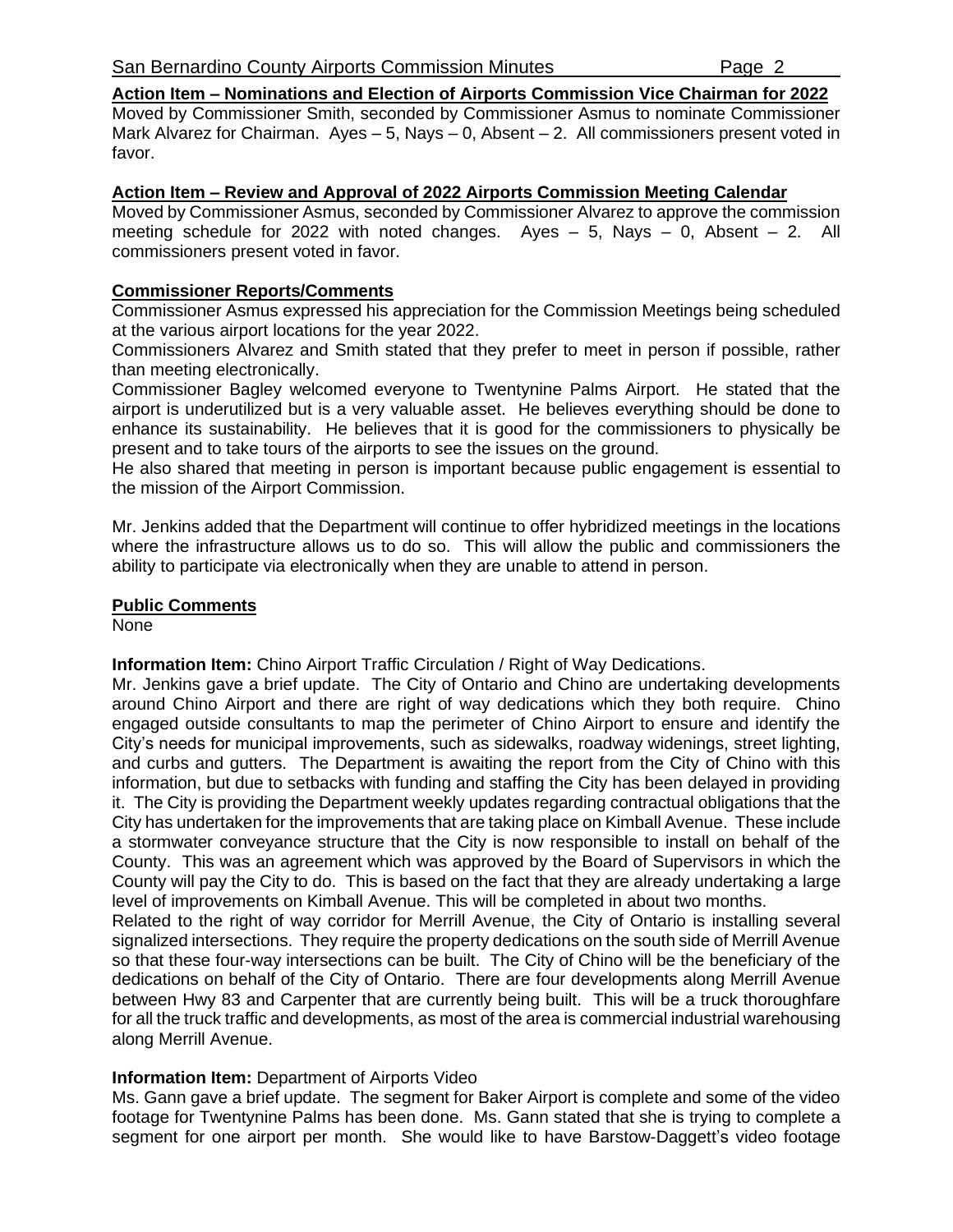### San Bernardino County Airports Commission Minutes **Page 3**

completed next and she is hopeful that in March or April she will be wrapping up the remining airports.

# **Director's Reports**

# *Capital Improvements*

- Chino
	- o Taxiway M Improvements completed.
- Apple Valley
	- $\circ$  Exterior painting project to be completed next week. Exterior lighting and signage to be completed next.

# *Board of Supervisors Activity*

- o Easement granted to Frontier Communications in Twentynine Palms which will help with Wi-Fi at the airport.
- o Amended contract with Tetra-Tech for services related to Chino Airport Groundwater Remediation Project for the Chino Plume.
- o Other routine items related to development around the airports.

# *Real Estate*

- o Sublease drafted with Leading Edge Avionics, Inc.
- o SOP process ended for Hangars A-385 & A-390, currently leased by Santiago Communities. Financial analysis to be completed and a recommendation will be made.
- o Analysis completed for Fair Market Value for Hangar 1 at Twentynine Palms Airport. Moving forward with SOP.

## *Financial Report*

Ms. Snelgrove shared that The Department is currently at 42% of the fiscal year. Department expenditures are at 30% and revenue is at 38%. This is slightly below where the Department would typically be at this time of the year, which partially due to Covid deferments. Apple Valley is on track for this time of year. We have been informed by the Assessor's Office that the Department will receive an increase in CSA 60 tax revenue for December/January payment. For the balance of the airports, expenditures are at 70% due to major projects which were addressed for health and safety purposes. Revenue is on target and is at 38%. All fees are being reviewed based on the new appraisals received for Apple Valley and Chino Airport. The proposed fee ordinance will be completed next week and it is anticipated that hangar fees be increased in the next fiscal year.

Mr. Jenkins added that the Department had some major projects this year which puts us out of balance in terms of expenditures. In early 2021 there were several air conditioners which failed and were funded by monies from the Operations budget. This money will be replenished with funds from the Department Reserves in the first quarter budget adjustment. Due to some of these unanticipated expenditures the Department will be rebalancing some accounts in the upcoming budget adjustment cycle.

# **Monthly Report**

*Assistant Director*

• *Admin*